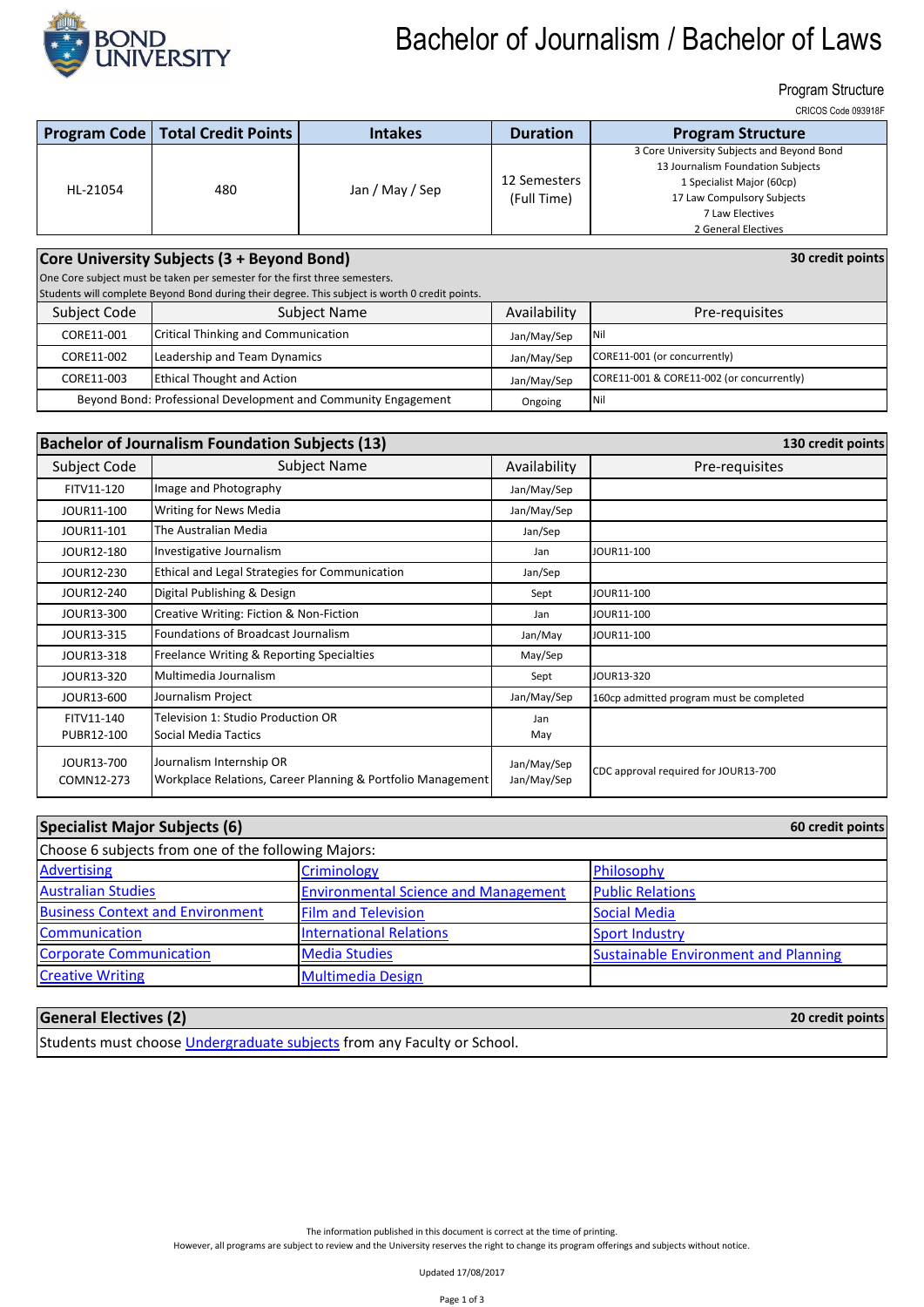

# Bachelor of Journalism / Bachelor of Laws

Program Structure (Cont.)

**70 credit points**

| Law Compulsory Subjects (17) |                                        |                           | 170 credit points                                                                  |  |  |
|------------------------------|----------------------------------------|---------------------------|------------------------------------------------------------------------------------|--|--|
| Subject Code                 | <b>Subject Name</b>                    | Availability              | Pre-requisites                                                                     |  |  |
| LAWS11-105                   | Legal Foundations A                    | Jan/May/Sep               | Nil                                                                                |  |  |
| LAWS11-106                   | Legal Foundations B                    | Jan/May/Sep               | Nil                                                                                |  |  |
| LAWS11-107                   | Foundations of Private Law             | Jan/May/Sep               | LAWS11-105 LFA (or concurrently)<br>and LAWS11-106 LFB (or concurrently)           |  |  |
| LAWS11-108                   | Foundations of Public and Criminal Law | Jan/May/Sep               | LAWS11-105 LFA (or concurrently)<br>and LAWS11-106 LFB (or concurrently)           |  |  |
| LAWS11-201                   | Contract Law A                         | Jan/May/Sep               | LAWS11-107 FPL (or concurrently)                                                   |  |  |
| LAWS11-202                   | <b>Tort Law</b>                        | Jan/May/Sep               | LAWS11-107 FPL (or concurrently)                                                   |  |  |
| LAWS11-203                   | Criminal Law                           | Jan/May/Sep<br>(from 182) | LAWS11-108 FPCL (or concurrently)                                                  |  |  |
| LAWS11-204                   | Property Law A                         | Jan/May/Sep<br>(from 182) | LAWS11-107 FPL (or concurrently)                                                   |  |  |
| LAWS11-216                   | Constitutional Law                     | Jan/May/Sep               | LAWS11-108 FPCL (or concurrently)                                                  |  |  |
| LAWS11-217                   | Contract Law B                         | Jan/May/Sep<br>(from 183) | LAWS11-201 Contract Law A                                                          |  |  |
| LAWS11-218                   | Property Law B                         | Jan/May/Sep<br>(from 183) | LAWS11-204 Property Law A                                                          |  |  |
| LAWS11-310                   | Corporate Law                          | Jan/May/Sep<br>(from 191) | LAWS11-202 Tort Law and LAWS11-217 Contract Law B<br>(or concurrently)             |  |  |
| LAWS11-313                   | Equity                                 | Jan/May/Sep               | LAWS11-202 Tort Law and LAWS11-217 Contract Law B                                  |  |  |
| LAWS11-317                   | Administrative Law                     | Jan/May/Sep               | LAWS11-216 Constitutional Law                                                      |  |  |
| LAWS11-318                   | Evidence                               | Jan/May/Sep               | LAWS11-203 Criminal Law                                                            |  |  |
| LAWS11-325                   | Civil Dispute Resolution               | Jan/May/Sep<br>(from 192) | LAWS11-202 Tort Law and LAWS11-217 Contract Law B and<br>LAWS11-218 Property Law B |  |  |
| LAWS11-326                   | Legal Profession                       | Jan/May/Sep<br>(from 192) | LAWS11-325 Civil Dispute Resolution (or concurrently)                              |  |  |

#### **Law Electives (7)**

Students must choose *Undergraduate Law Electives* from the Faculty of Law's offerings.\*\*

Students may choose to complete an optional Law Specialisation (40cp) in one of the following areas:

[•](http://bond.edu.au/subjects/current-law-specialisations-undergraduate) [Canadian Law and Practice](http://bond.edu.au/subjects/current-law-specialisations-undergraduate) • [Corporate and Commercial Law](http://bond.edu.au/subjects/current-law-specialisations-undergraduate) [•](http://bond.edu.au/subjects/current-law-specialisations-undergraduate) [Legal Practice](http://bond.edu.au/subjects/current-law-specialisations-undergraduate)

- 
- 

- [•](http://bond.edu.au/subjects/current-law-specialisations-undergraduate) [Contemporary Legal Issues](http://bond.edu.au/subjects/current-law-specialisations-undergraduate) [International and Comparative Law](http://bond.edu.au/subjects/current-law-specialisations-undergraduate) [Media and Technology Law](http://bond.edu.au/subjects/current-law-specialisations-undergraduate)
	-

To be eligible for a Law Specialisation, students must complete a minimum of four Law Electives (40 credit points) within one of the above areas. Eligible students will receive a Specialisation Certificate at the completion of their Law program.

#### **Bachelor of Laws with Honours**

[Please see eligibil](https://bond.edu.au/law-honours-distinction-information)ity requirements for achieving Honours (\*\*including the completion of LAWS13-569 Legal Research Project as an [elective\) on the Law Honours / Distinction](https://bond.edu.au/law-honours-distinction-information) information webpage.

The information published in this document is correct at the time of printing.

However, all programs are subject to review and the University reserves the right to change its program offerings and subjects without notice.